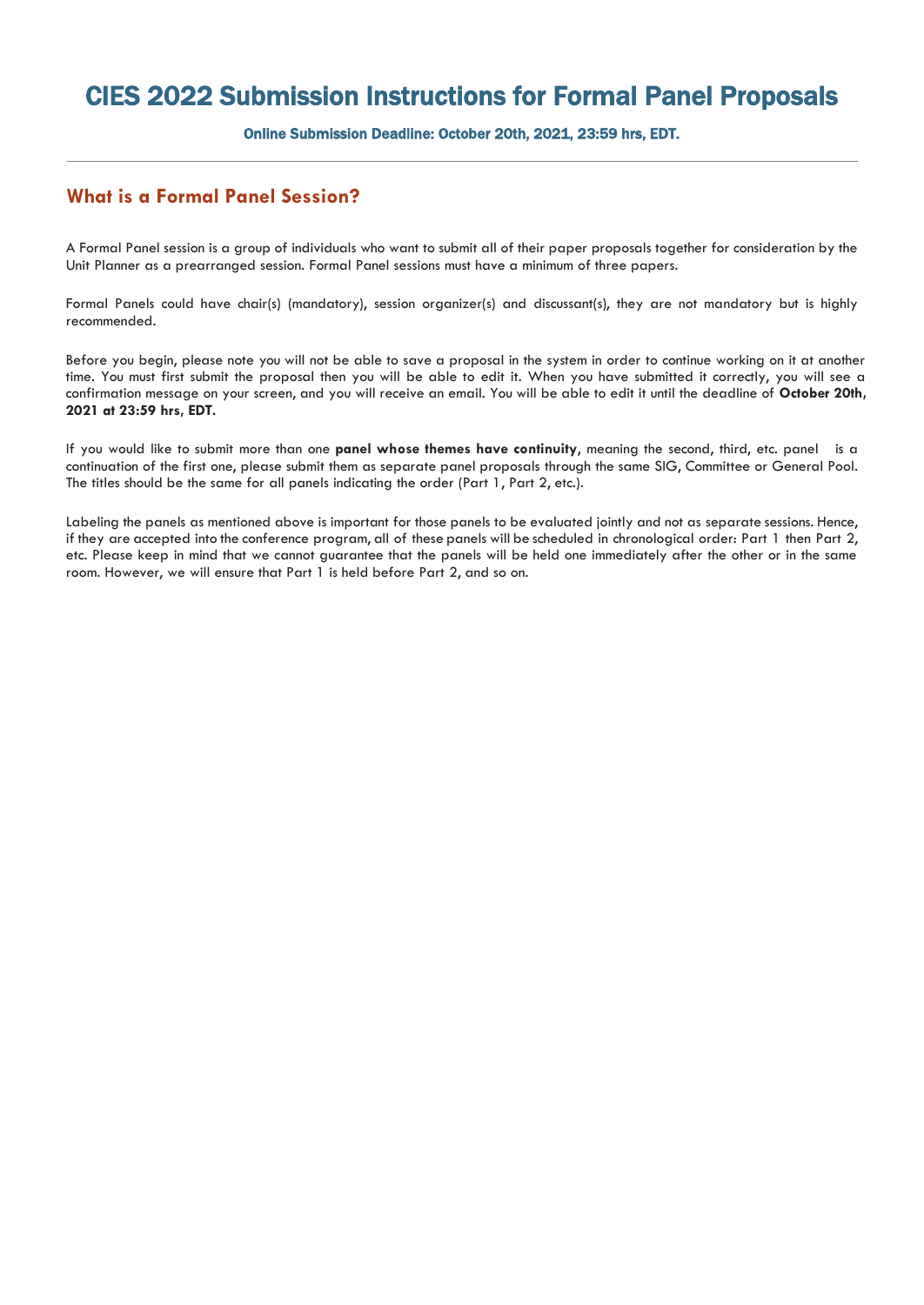## **Instructions for Submitting a Formal Panel Session for CIES 2022**

**Step 1:** To login: Click on the link [https://cies.lasaweb.org/proposals/.](https://cies.lasaweb.org/proposals/)

If you have a current CIES membership please click on the button "Login with CIES account" (1) and complete the information with your *User Name* and *Password*, If you do not have a current CIES membership please create a Guest Account clicking on "Create Guest Account" (2) complete the form and "Submit", then click on "Submit a Proposal" (on the top of the screen) and then on "Login with guest account" (3), and complete the information with your Guest account credentials: User Name and Password.

| You must be logged in to access the submission system. Please login to continue.                                                                                                                                                         |
|------------------------------------------------------------------------------------------------------------------------------------------------------------------------------------------------------------------------------------------|
| Select "Login with CIES Account" if you have a current CIES membership.<br>Select "Login with Guest Account" if you have already created a Guest account.<br>Select "Create Guest Account" if you do not have a current CIES membership. |
| TH CIES ACCOUNT                                                                                                                                                                                                                          |
| TH GUEST ACCOUNT                                                                                                                                                                                                                         |
| <b>REATE GUEST ACCOUNT:</b>                                                                                                                                                                                                              |

Then, click on "Proposal Submission Site" button



## **Step 2**: Select *"Submit a Proposal"*.



**Step 3:** Select *"Submit Proposal to General Pool, SIG, or Committee"*.

| Submit a New Proposal                                                |
|----------------------------------------------------------------------|
| <br>Submit Proposal to General Pool, SIG, or Committee               |
| Submit Proposal to New Scholars Committee Mentoring Workshops        |
| Submit a Pre-Conference Workshop, Book Launch, or Visual Art Exhibit |
|                                                                      |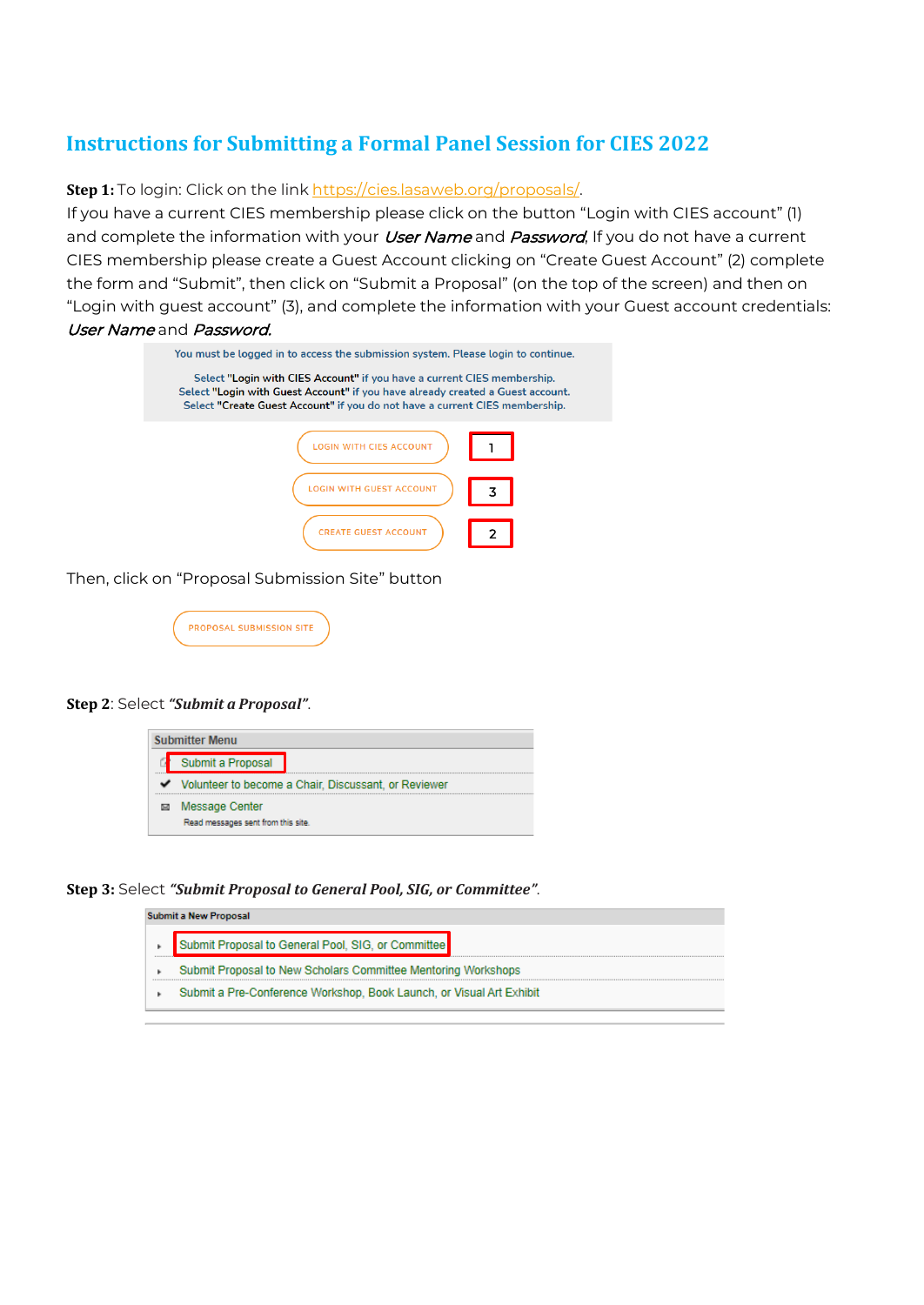**Step 4:** Select "General Pool", a SIG, or a Committee.

| <b>General Pool</b>                                                     |  |
|-------------------------------------------------------------------------|--|
| <b>Committee: Gender &amp; Education</b>                                |  |
| Committee: UREAG (Under-represented Racial, Ethnic, and Ability Groups) |  |
| African Diaspora SIG                                                    |  |
| Africa SIG                                                              |  |
| <b>Citizenship and Democratic Education SIG</b>                         |  |
| Contemplative Inquiry and Holistic Education SIG                        |  |
| <b>Cultural Contexts of Education and Human Potential SIG</b>           |  |
| <b>Early Childhood Development SIG</b>                                  |  |
| <b>East Asia SIG</b>                                                    |  |
| <b>Economics and Finance of Education SIG</b>                           |  |
| Education, Conflict, and Emergencies SIG                                |  |
| <b>Environmental and Sustainability Education SIG</b>                   |  |
| <b>Eurasia SIG</b>                                                      |  |
| Globalization & Education SIG                                           |  |
| <b>Global Literacy SIG</b>                                              |  |
| <b>Global Mathematics Education SIG</b>                                 |  |
| <b>Global Migration SIG</b>                                             |  |
| <b>Higher Education SIG</b>                                             |  |
| <b>Inclusive Education SIG</b>                                          |  |
| Indigenous Knowledge and the Academy SIG                                |  |
| Information and Communication Technologies for Development (ICT4D) SIG  |  |

**Step 5:** Under *"Group submission",* select *"Formal Panel Session"*.



**Step 6:** Select "Yes" to the proposal submission policies, enter paper Title and Proposal information, and select *Central Concepts* (if you select one or more than one of the four first options, do not select the fifth one), Keyword(s), Type or research and Mode of Presentation (that information is mandatory). Language other than English, Abstract in another language, Geographic Descriptors, Other Geographic Descriptor and Additional Information are optional. Then click on "Accept and Continue" when finished. The panel title must be in mixed case (not all caps).

**Step 7:** You should automatically be the selected as a "Chair". In case you have any other role, you can change it, selecting the correct role (case I) or in case you do not have any role, you can remove your name just by selecting "remove" (case II).

| <b>Current Session Participants:: Akj</b>                                                                                                                                                      |                                                                                                        |                                         |
|------------------------------------------------------------------------------------------------------------------------------------------------------------------------------------------------|--------------------------------------------------------------------------------------------------------|-----------------------------------------|
| Chosen "Roles" are designated by the *                                                                                                                                                         |                                                                                                        |                                         |
| # Person/Individual Submission<br>1 Milar<br>Mila<br>LAS                                                                                                                                       | <b>Relatindividual Cubmig</b> sion Type<br>Case II<br>*Chair<br>Case<br><b>Discussant</b><br>Organizer | Action<br>Remove                        |
| Step 1. Add Papers/Contributions.<br>To add a paper title and author(s) to the session listing above click the "Add a Paper" button.                                                           |                                                                                                        | Add a Paper                             |
| Step 2. Add other participants (Chairs, Discussants).<br>Use the search box to the right to type in a last name, and search the database for the participants you wish to add to your session. |                                                                                                        | <b>Last Name</b><br>Search by Last Name |

**Step 8:** Click *"Add a Paper"* to start adding the paper information. Remember you must include at least three papers per panel.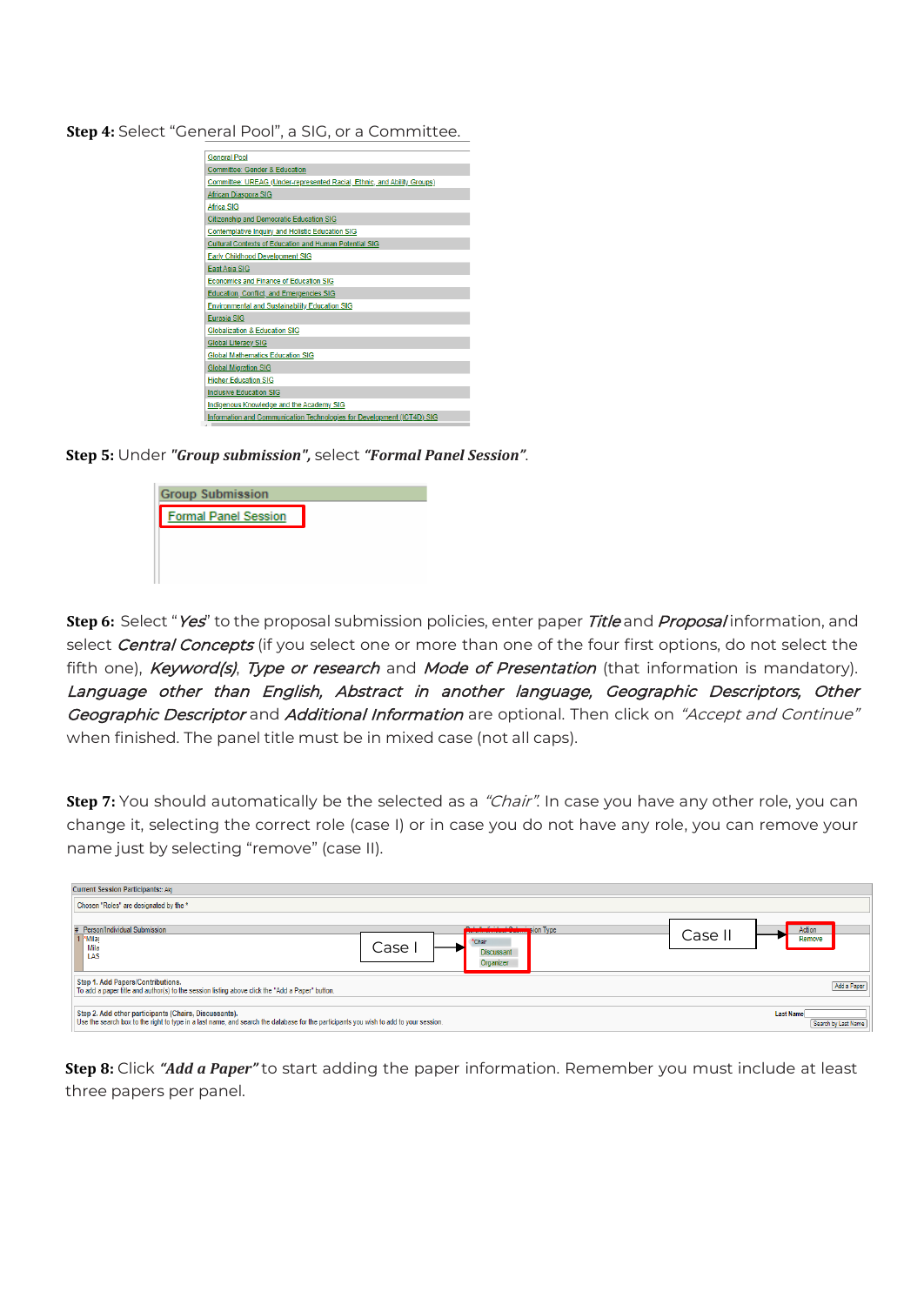| <b>Session Participants:</b> |                                                                                                                                                                        |                                    |                     |
|------------------------------|------------------------------------------------------------------------------------------------------------------------------------------------------------------------|------------------------------------|---------------------|
|                              | Selected "Roles" are preceded by a red asterisk *                                                                                                                      |                                    |                     |
| #                            | Person/Individual Submission                                                                                                                                           | Role/Individual Submission<br>Type | Action              |
|                              |                                                                                                                                                                        | No Participants Listed             |                     |
| Step 1. Add Papers.          | To add a paper title and author(s) to the session listing above click the "Add a Paper" button.                                                                        |                                    | Add a Paper         |
| to add to your session.      | Step 2. Add other participants (Chairs, Discussants).<br>Use the search box to the right to type in a last name, and search the database for the participants you wish |                                    | Search by Last Name |
|                              | Step 3. Accept and continue.<br>When your session is fully populated click "Accept and Continue."                                                                      |                                    | Accept & Continue   |

**Step 9:** Add the Title and Proposal, and select Keyword(s) of each paper, a Geographic Descriptors is optional. Click on *"Accept and Continue"*. The paper title must be in mixed case (not all caps).

**Step 10***:* Include the presenter, co-presenter(s) or non-presenter(s) co-author(s) for each paper, write their last names (or part of it) in the box, and click on *"Search for Author"*(Step I), look for the presenter, copresenter or non-presenter under his/her last name, and select *"Add Author"* close to the name (Step II). When completed, click on *"Accept and Continue"* (Step III).

| then be given an option to add him/her from that table. | F a co-author is already in the conference database, his/her name will be matched and will appear in a table below. You will                                                                                                                                   |             | Click the "Accept and Continue" button to proceed after you have selected your submission's Authors. |                          |                            |
|---------------------------------------------------------|----------------------------------------------------------------------------------------------------------------------------------------------------------------------------------------------------------------------------------------------------------------|-------------|------------------------------------------------------------------------------------------------------|--------------------------|----------------------------|
| appear.                                                 | If a co-author is NOT already in the conference database, you will still need to type his/her name in the search box as a<br>precaution against duplicate submissions. After the preliminary search, an option to enter a new co-author into the database will |             |                                                                                                      | Step III                 | <b>Accept and Continue</b> |
| Last Nar e ruscalleda<br>Search for <b>Author</b>       | Step I                                                                                                                                                                                                                                                         |             |                                                                                                      |                          |                            |
| <b>Choose From List of Authors</b>                      |                                                                                                                                                                                                                                                                |             |                                                                                                      |                          |                            |
|                                                         | The results from your search will appear below. To add someone, select "Add Author" in the "Action" field to the far right of the Author's name.                                                                                                               |             |                                                                                                      |                          |                            |
|                                                         | <b>Email Address</b>                                                                                                                                                                                                                                           |             | Action                                                                                               |                          |                            |
| # Person                                                |                                                                                                                                                                                                                                                                | Affiliation | Add Despander                                                                                        | <b>Add Non-Presenter</b> |                            |
| 2 Ruscalleda, Mara                                      | mrusca@gmail.com                                                                                                                                                                                                                                               | AOS         | Step II<br><b>Add Presenter</b>                                                                      | Add Non-Presenter        |                            |
| <b>Author not listed?</b>                               |                                                                                                                                                                                                                                                                |             |                                                                                                      |                          |                            |

**Note:** If you do not find the person in the list, this is because he/she is a new submitter. In that case, you have to ask the new participant to go to [https://cies.lasaweb.org/proposals/](https://cies.lasaweb.org/proposals/,) and create the new account. When the account has been created you can continue with the submission.

Repeat steps 8 to 10, according to the number of papers.

Step 11: Add the chair (mandatory), discussant and/or organizer(s) (not mandatory, but highly recommended) by writing their last name (or part of it) in the box and click on *"Search by Last Name"*  (Step I) and selecting their role: *"Add Chair", "Add Discussant"* or *"Add Organizer"*, (Step II). Continue until you have all the participants with their roles properly assigned.

| Step 1. Add Papers/Contributions.<br>Add a Paper<br>To add a paper title and author(s) to the session listing above click the "Add a Paper" button.<br>Step 2. Add other participants (Chairs, Discussants).<br>Last Name ruscalleda<br>Use the search box to the right to type in a last name, and search the database for the participants you wish to add to your session.<br>Step<br>Search by Last Name |
|--------------------------------------------------------------------------------------------------------------------------------------------------------------------------------------------------------------------------------------------------------------------------------------------------------------------------------------------------------------------------------------------------------------|
|                                                                                                                                                                                                                                                                                                                                                                                                              |
|                                                                                                                                                                                                                                                                                                                                                                                                              |
|                                                                                                                                                                                                                                                                                                                                                                                                              |
|                                                                                                                                                                                                                                                                                                                                                                                                              |
| Step 3. Accept and continue.<br><b>Accept and Continue</b><br>When your session is fully populated click "Accept and Continue."                                                                                                                                                                                                                                                                              |
|                                                                                                                                                                                                                                                                                                                                                                                                              |
| <b>Choose From List of Potential Participants</b>                                                                                                                                                                                                                                                                                                                                                            |
| Use this form to add a person to your session who is NOT attached to a paper. You must first search for the person in the association database. If you find the person you may add them to your session by clicking the "Add"<br>association database, you will need to use the "Add an unlisted participant" function that will appear at the bottom of this page after you search.                         |
|                                                                                                                                                                                                                                                                                                                                                                                                              |
| # Personal Profile<br>Email<br>Employment<br>Action<br>Keyword                                                                                                                                                                                                                                                                                                                                               |
| Anti-Colonialism<br><b>Add Chair</b>                                                                                                                                                                                                                                                                                                                                                                         |
| <b>Add Discussant</b>                                                                                                                                                                                                                                                                                                                                                                                        |
| <b>Add Chair</b><br>Ruscalleda, Mara - AOS<br>mrusca@gmail.com<br>AOS<br>$\overline{2}$<br>Step II<br><b>Add Discussant</b><br><b>Add Organizer</b>                                                                                                                                                                                                                                                          |